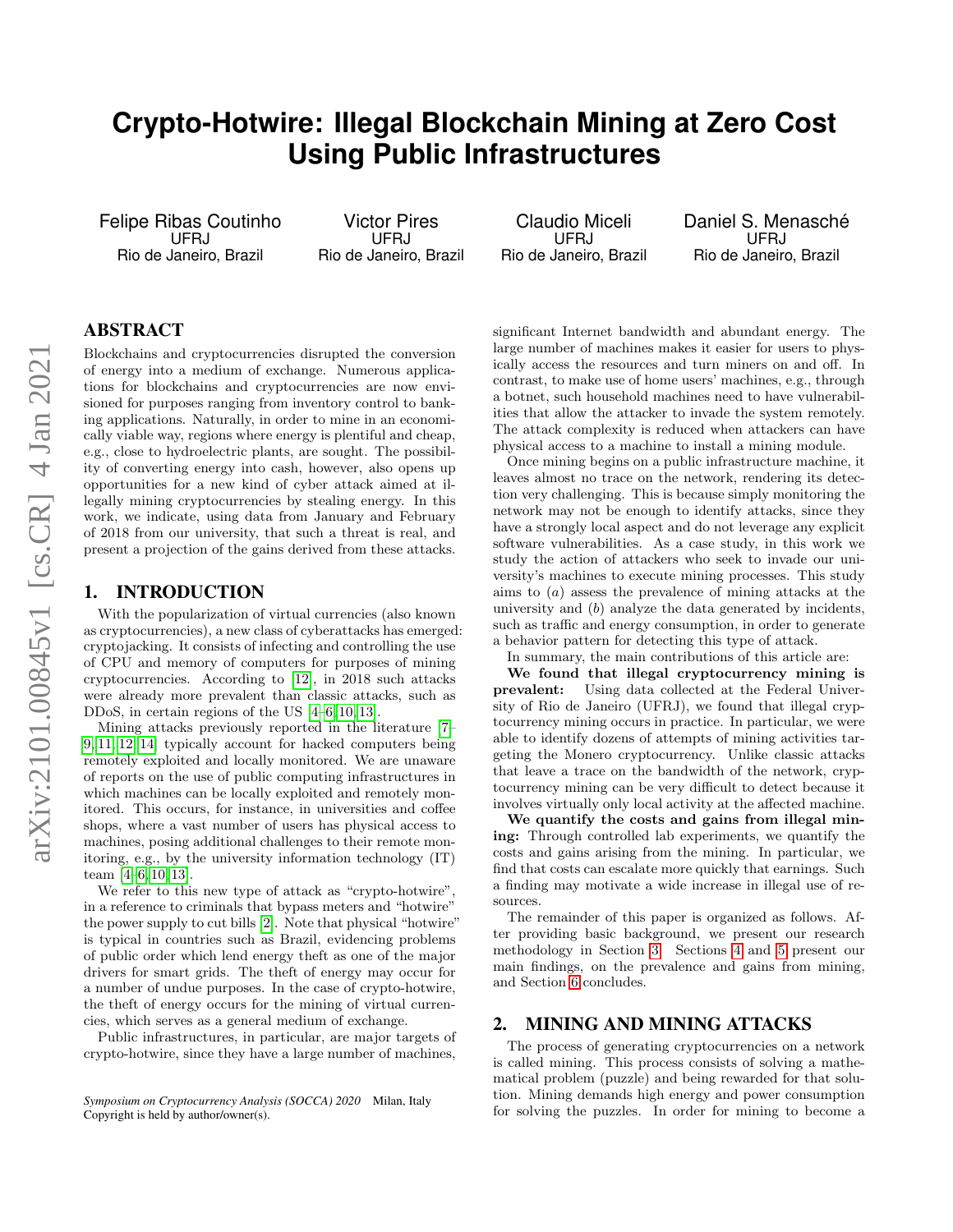profitable process for the miner, it is necessary to reduce these costs. In an extreme situation, the miner can reduce personal costs to zero, making use of energy from public infrastructure. If this is the case, the costs are incurred by those who finance such infrastructures.

The mining process can be carried out on a single computer or using making such a group. In "solo" mining, the reward generated by the mining depends exclusively on the processing power of the computer. In pool mining, many computers mine together and the accumulated processing power increases the chances of block resolution. When the block is resolved, the response compensation is proportionally divided according to the power used by each one. Currently, there are tools that allow any user to easily connect a machine to a mining pool. A user who has physical access to public infrastructure machine can connect it to a mining pool and individually profit from it.

Traditional mining attacks. Next, we present a brief introduction to mining attacks, indicating their classic types and what distinguishes them when the focus is on public infrastructure. A mining or cryptojacking attack consists of the infection of one or more hosts, inserting in them malware that runs cryptocurrency mining software. It is worth mentioning that in this work we consider users who intentionally mine virtual coins on local physical machines. Alternatively, in the literature the focus has been on remote users performing such unwanted mining. This occurs in two ways: via Javascript or worms. In the first case, the mining code is executed in the browser and the loading of this code is done along with the loading of the desired page by the user, in a covert way. In the case of worms, the executed code is browser independent, potentially being downloaded individually.

In the case of Javascript, monitoring CPU usage and memory of the browser, one can identify potential problems, while in the case of worms, it is necessary to monitor the CPU and memory usage of the machine as a whole, as it is not known in advance what process is doing malicious executions. Such solutions are effective for home users, but they do not easily scale. Anomalies in the use of CPU and memory at the scale of universities, for instance, should be much harder to track than anomalies in a local machine.

New attack vectors and access vectors. Although the topic of cryptojacking is in vogue [\[7,](#page-3-5)[12\]](#page-3-0), we are unaware of previous work that has analyzed the risks associated with this type of attack in public infrastructures, in which users have physical access to devices. Anecdotal evidence suggests that those attacks are prevalent [\[4,](#page-3-1) [10,](#page-3-3) [13\]](#page-3-4).

In related works, the authors consider that the browser does not intentionally access mining scripts (i.e., it is assumed a remote access vector) and that the honest user is interested in monitoring (locally) for suspicious activity. In this work, on the other hand, we assume that the user intentionally executes mining scripts (local access vector, in physical facilities) and that monitoring needs to be remote, e.g., through deep packet inspection.

The problem considered in this work is particularly complex in developing countries, such as Brazil. In these countries, we have a significant portion of the population accessing the electrical network by means of physical hotwires. Such physical hotwires potentially gives rise to energy theft. The crypto-hotwire described in this work can be appreciated as a sophisticated version of the physical energy theft which are prevalent in slums. Although substantial resources have been invested to detect such physical energy theft, they are still widely present. Thus, their virtual counterparts, being more subtle, pose a greater threat.

## <span id="page-1-0"></span>3. METHODOLOGY

In the following, we describe the experimental methodology for measuring the network of our university. We focus on monitoring the prevalence of mining in the institution.

Our university has several systems for detecting invasions and threats that are used to provide security for its students, faculty and staff. In this work, we consider data provided by two tools used by the University Information Security: SGIS – System Incident Management System Security, provided by the National Education and Research Network and the management system of tickets used by the institution. The ticket system includes tickets requested by members of our university, while SGIS generates tickets using the result of network traffic scans at the PoP (point of presence at the state of Rio de Janeiro, encompassing many academic institutions).

Discovery of mining attacks begins with the notification of any irregularities. The notification of irregularities occurs in three ways, carried out in parallel: (a) notification from partner institutions and government agencies informing that the hosts are communicating with other infected mining machines; (b) monitoring the university's network traffic by checking if the host is communicating with mining servers, also known as mining pools; (c) notifications from a machine indicating anomalies in behavior.

From the notification, a physical audit is performed on the suspect machines to detect the possible attack vector involved. In this audit, data is also collected on the configurations of the machines involved. The audit consists of:

Physical inspection. Physically reaching the machine, and analyzing the purpose of the machine and active connections using Wireshark or tcpdump, in conjunction with netstat (e.g., many active UDP connections for a personal computer from a faculty in the History department can indicate a suspicion that the machine has been compromised)

Analysis of vulnerabilities. Analysis of the vulnerabilities of the machine, from an external view, e.g., Shodan and from an internal view, e.g., using Apache vulnerability tracker provided by Kali Linux if installed on the machine

Search for additional evidences. Search in the machine's folders (in particular, Apache subdirectories) for a (binary) file that is typically used for illicit purposes. In our case, we focus on searching for cryptocurrency mining files. So we do a search in the names of all files on the machine for strings such as "crypto", "Monero" and "Bitcoin". We also search for such strings in the system's cron for scheduling mining processes, as well as as in the bashrc history

Analysis of browsing history. Search the history of sites accessed by the browser for suspicious sites. For example, in the case of suspected cryptocurrency mining, it is checked whether there are records of access to publicly known mining sites, eg, [http://btc.com.](http://btc.com)

The attack vectors that were found at our university were: (i) virtual epidemic vectors (worms); (ii) virtual targeted vectors (attacks on the network, coming from an Internet connection); (iii) physical vectors (attacks on the network, resulting from physical access to computers). In the particular case of cryptocurrency mining, physical access to ma-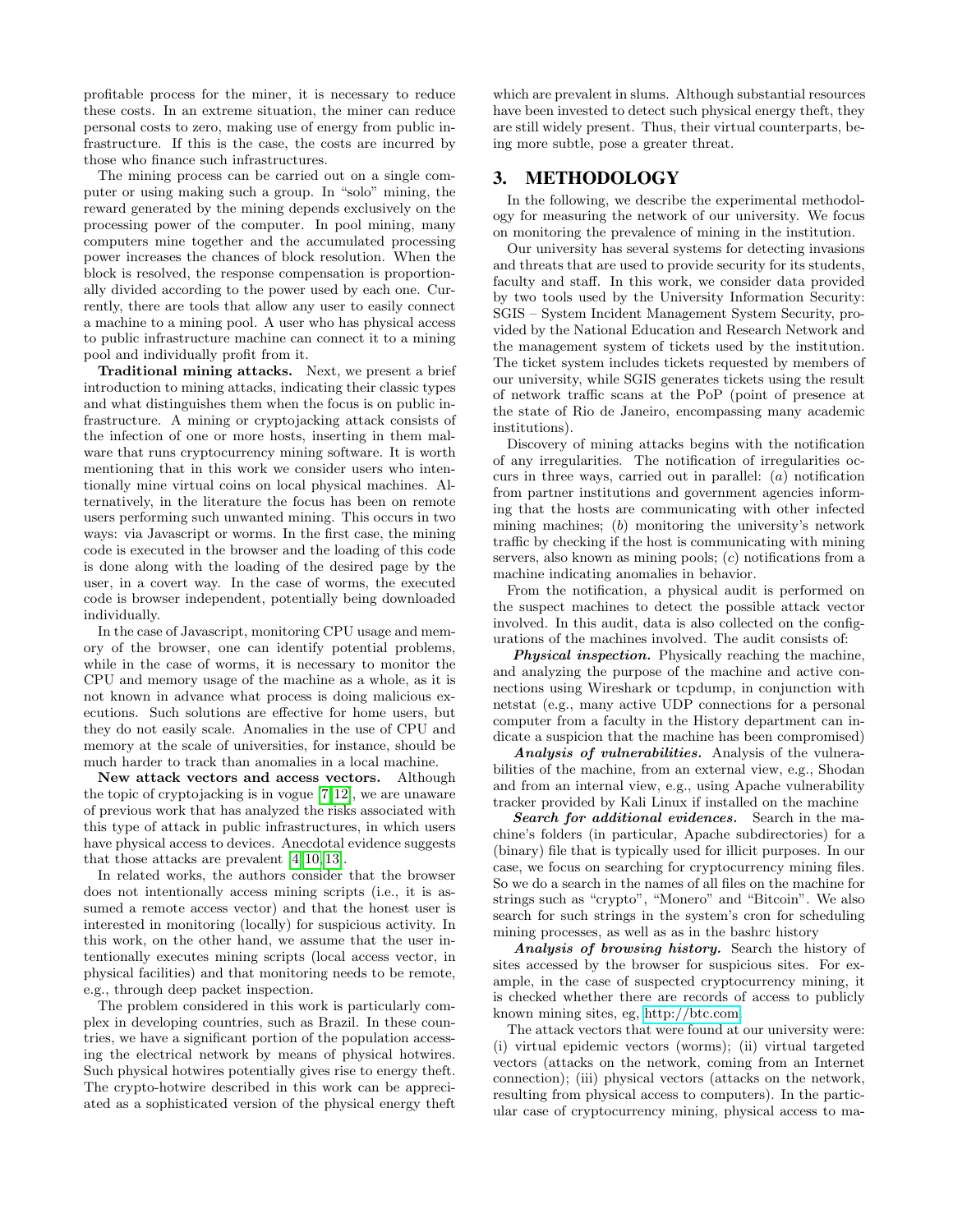

<span id="page-2-2"></span>Figure 1: Number of incidents (blue) and cryptohotwire incidents (red) between January 1 and February 28, 2018.

chines represents an important vector.

#### <span id="page-2-0"></span>4. PREVALENCE OF ILLEGAL MINING

The observed crypto-hotwire mining incidents occurred during the period from January 17 to February 28, 2018. In February 2018 mitigation strategies were deployed, and since then it has been more difficult to identify mining attacks.

In this study, we focus on general notifications received between January 1 and February 28, 2018. Figure [1](#page-2-2) reports the number of notifications of security incidents during the analyzed period. They cover notifications of various types of attacks, including DDoS, copyright infringement and brute force attacks on ssh. In Figure [1](#page-2-2) we notice that there are contiguous periods of greater notification activity, for example, between January 25 and February 2, and between February 19 and February 25. In other contiguous periods, for example, between January 1 and 8, and between February 11 and 16, we have few notifications. The main reason for having these contiguous periods is related to the fact that when an attack occurs, the attacker often manages to compromise multiple machines. When the problem is mitigated, the system is renewed and switches to a new cycle.

Out of the reported incidents, 144 cases were classified as crypto-hotwire incidents. The dates of the notifications for these cases are reported in red bars in Figure [1.](#page-2-2) The notifications are daily, and the script that takes information from our university's backbone uses deep packet inspection and generates the notifications. The script runs throughout the day, and at midnight it restarts the counter of notifications. This explains why, in almost all days, the number of notifications ranges from 7 to 6. Probably the devices compromised and the users running illegal mining were almost always the same, and their activity generated around 7 predictable notifications per day (e.g., in communication between the user and the mining center). It should be noted that on some days, for example, January 27 (Saturday) we have no notifications because our university network is unstable on weekends, undergoing maintenance in some of these periods. On certain days, for example, on January

24, we had a fall in the number of crypto-hotwire notifications, which subsequently increased on 25 January. This is due to the the fact that on January 24 the mining problem was solved provisionally, reinstalling some machines in the system. However, the problem returned as the attack vector was still active and resumed its activities on January 25. Below, we describe in more detail one of the episodes that occurred during this period.

Bitcoin mining episode. In a unit of our university, we identified computers mining Bitcoin. From a browser's history, we identified that a user had accessed mining pool sites, http://btc.com and http://f2pool.com. On these sites, the user logs in and leaves the computer on to raise funds from mining. Carelessly, the user under consideration left a file with a trace of his logging and mining passwords on the machine. With the credentials of access to the mining pools, it was possible to identify the start and end times of each mining activity. It should be noted that the notification of the above event, which alerted the security to take initiatives, was generated by the fact that there was frequent access to mining pool websites. Thus, suspicious traffic was generated. If mining had been done executing minimum interactions with the rest of the network, we believe that it would have been much more difficult to detect mining activity.

Among the most mined virtual currencies at our university, we highlight Bitcoin and Monero. Bitcoin was the first virtual currency to be adopted on a large scale, which justifies its prevalence. Bitcoin is a reference for other cryptocurrencies, and there are already numerous simple programs to mine Bitcoin on any platform (Linux, MacOS, Android and Windows, in the most diverse versions). Monero [\[1\]](#page-3-11) provides its users with privacy levels greater than those offered by Bitcoin. In addition, like Bitcoin, it also provides mining software facilities for script kiddies. For these reasons, many miners have adopted Monero as the first choice cryptocurrency, as identified in our measurements.

## <span id="page-2-1"></span>5. ESTIMATED GAINS AND COSTS

Next, we report results obtained with controlled experiments in the lab to estimate gains and costs associated with mining at our university. In particular, we sought to emulate the machines that we found to be mining in January and February 2018, as described in the previous section.

Controlled experiment environment. We consider three configurations that correspond to the machines that we have found to be mining Monero and Bitcoin at our university. It is not surprising that the configurations are standard on computers widely used through our university, considering that equipment purchases are frequently made in batches. Thus, the configurations also capture potential mining gains and costs across our university as a whole.

The experiment counted with 3 machines. Configurations 1, 2 and 3 correspond to an Intel Pentium Dual Core, Intel Core i3 and Intel Core i5, all with 4 Gb of RAM and 2 cores except i5 which counts with 4 cores. The hosts run the Linux Ubuntu 16.04 operating system, and the energy consumption monitoring software PowerTOP. The mining software chosen was MinerGate, for the Monero virtual currency. For network data collection purposes (monitoring network flows) we use NFDump (netflow).

**Experimental results.** Let  $r(j)$  be the hashing power of a machine with configuration  $j$ . In our measurements,